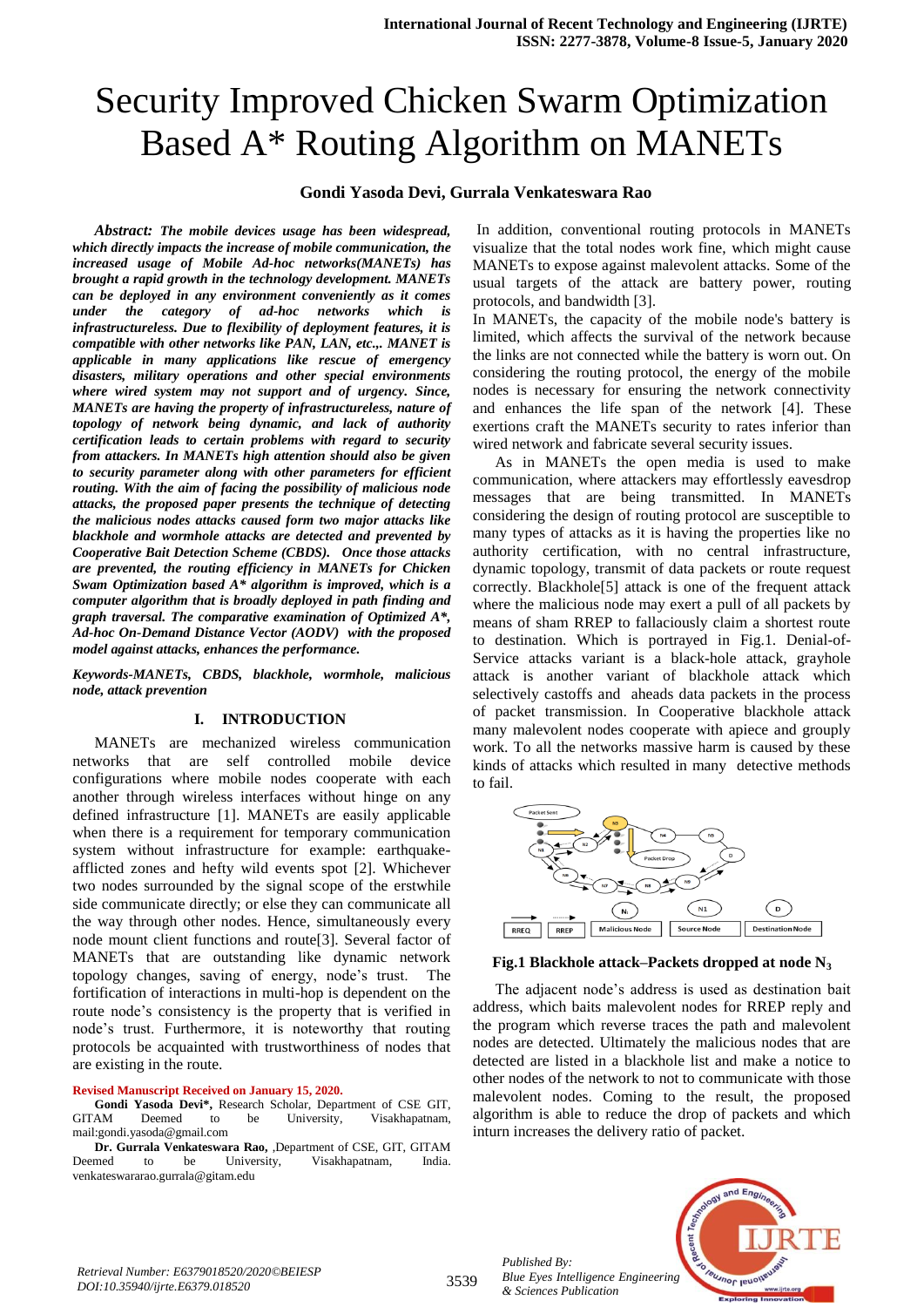The major contributions of the paper are depicted as follows

- To model the MANET routing protocol with attack detection and prevention model using CBDS, especially focussing blackhole and wormhole attacks in an optimized A\* algorithm using improved CSO algorithm termed as FPR-CSO for accomplishing the obstacleaware MANET routing, in which the CE-OLSR performs the obstacle detection.
- To performs the FPR-CSO- A\*-based MANET routing by concerning the constraints like node availability, distance of the path, and congestion of each node.

### **II. LITERATURE REVIEW**

## **A. Related Works**

Different researches suggested diverse solutions in detecting the malevolent nodes. But, in these conventional solution only the single malevolent node can be detected or much resource and time is to be costed for cooperative blackhole detection.

There are some researchers propose diverse solutions about detecting malicious node. However, most these methods just can detect single malicious node or need to cost much time and resource to detect cooperative black hole. Even these methods require specific environment to perform and need many premises and assumptions.

Constant monitoring of the nearest nodes is followed in proactive[6][7] algorithms. The resources here are wasted for constantly being on the task of finding the malicious nodes despite of existence or not. But coming to it's advantage of avoiding the possibility of attack at the initial juncture of MANETs but due to it's constant monitoring drops the performance. When there is significant packet drop the reactive routing algorithms[8] [9] will trigger in the process of packet transmission. These type of approaches in MANETs are still suffering from packet drops at any stage in the network which is harming the final result in the wireless networking system.

In 2019, Muneeswari et al.,[10] has recommended an ESCT model, which resembles human cognitive procedure and depend on trust-level data for avoiding different routing disruption attacks. Moreover, mobile nodes interchanged the confidential data and evaluate received confidential data on the basis of cognitive opinion. Finally, every node vigorously progress its cognition for eliminating malicious entities. The more interesting characteristic of ESCT was that it won't cooperate the model still the internal hackers have an idea of the working of security system. The efficiency of the ESCT system was analysed by various routing disruption attack conditions. At last, the experimental outcomes have confirmed that the ESCT model has promoted network scalability and assured the routing efficiency.

In 2016, Malathi et al[11] had introduced MBRA approach for decreasing the ACK overhead and eradicating the malicious attacks. The BAP was grasped by suggested approach using cluster heads, which utilized optimal bandwidth for sending the data packets by routing the nodes in clockwise and anti-clockwise routing procedure that identified and conquered the malicious attacks with an IDS/IPS coupled methodology. Moreover, the IDS approach uses the cluster heads, which were utilized for obtaining the ACK from the cluster nodes at the time of packets transfer from it. The developed approach has overcome the before specified issues and along with that its bandwidth usage was improved, and the increased the delivery of packet with low delay when contrasted over conventional approaches.

In 2011, Jian-Ming Chang et al.,[12] proposed CBDS algorithm a detection scheme for malevolent node and the induction of cooperative blackhole, grayhole or blackhole attackers. The architecture poposed is defensive architecture which integrates the reactive and proactive systems. By making use of adjacent node's address as the destination bait, the source point cooperates randomly with those nodes, the malicious nodes are made to send reply RREP message by bait system. The proposed program does reverse tracing where the malicious nodes are detected and prevented from attackers.

Marti et al. [6] dicussed a black hole detection technique where it consists of path-rater and watchdog. The malicious node is detected by overhearing the neighbour nodes by watchdog. While transmission path router assign some default value firstly and after that for each node, transmitted behaviour is being kept in observation. Based on transmitted behaviour the value changes. If observed later on with time based, the value lies underneath the threshold, the node is added to the list of blackhole

Vishnu K et al. [7] recommended the technique where Backbone nodes as a cluster of nodes that are powerful taking into consideration of range and battery. For newly incoming nodes are being allocated the Restricted IP address(RIP) this leads to the formation of Backbone network (BBN). The unused RIP id requested by BBN to send data when ever the source nodes(SN) desire to broadcast data. In this process the SN broadcast RREQ to RIP and destination simultaneously. In case the SN receives only the RREP by destination, this proves that the network is sage with not attacks, else if the SN receives from RIP the RREP – there is black hole attack in that route. The next step initiated by SN after finding the attack is to send a monitoring message for alerting the neighbour nodes to move to mode of promiscuous and make them initiate to listen to the network. To the destination some data packets that are dummy are being broadcasted by the SN. Before forwarding the packets to it's neighbour the other nodes can also observe the situation. The SN will getting the situation information from monitoring nodes, if it is observed by those nodes that packet loss is ahead the usual case. However, MANETs design there is no such network as Backbone, to say fact this system is applicable to only some system. Cooperative blackhole attacks may not be handled by theses methods. Since, neighbouring nodes collude with one another, which may result in misjudgement. These attack degrades the performance level by dropping the packets in transmission.

#### **III. COOPERATIVE BAIT DETECTION SCHEME**

The proposed paper depicts the detection and prevention scheme of malicious node. The CBDS is the scheme which launches the black and warm hole attack detection and prevention. This system works both for reactive and proactive integrated and individual defence architectures where source node cooperates randomly with adjacent stochastic nodes.



*Published By:*

*& Sciences Publication*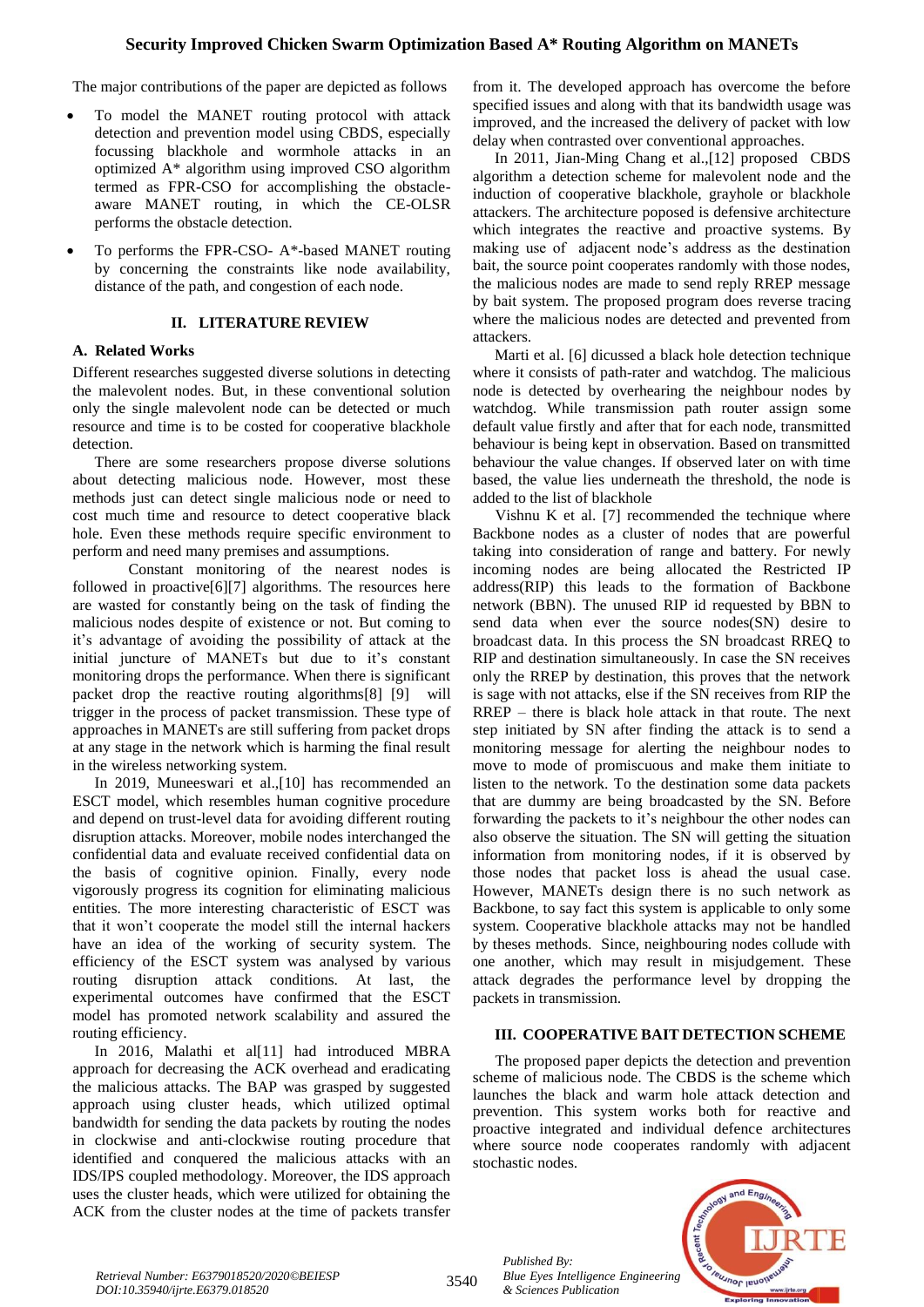The malicious nodes attacks are prevented by means of considering the address of the flanking nodes as bait target address, to get reply RREP it baits malevolent nodes and the proposed program traces and prevents the malevolent node's attacks. Whenever there is significant packet drop and decrease in the ratio of packet delivery, it is assumed that an alarm by destination node has to be sent to source node to identify and iterate the detection mechanism, to increase the maintenance capabilities and ensures the reactive response immediately. By implementing this mechanism in the proposed improved FPR-CSO based A\* routing algorithm for finding the routing against obstacles and also attacks form malevolent nodes. In this process of malevolent nodes detection this scheme creates and make use of the baiting *RREQ* packets.

### **IV. PROPOSED SYSTEM**

#### Proposed Flow for Attack and Obstacle Aware Routing in MANET

In the past years, many researchers had dedicated their precious time for improving the efficiency of MANETs routing algorithms. The main intend of this paper is to develop obstacle-aware routing protocol in MANET using optimized A\* algorithm. The proposed model also focuses on detecting and preventing the major attacks like blackhole and wormhole attacks. The flow diagram of the proposed MANET routing is shown in Fig. 2



**Fig.2. Diagrammatic representation of proposed Secure MANET Routing**

Initially, the number of nodes in the MANET should be allocated at specified places. Since the MANET make use of open air medium for communication, they happen to suffer from high sensitive security issues when compared over the wired medium. Blackhole and wormhole attacks are considered as two such critical issues. A malicious node utilizes its own routing direction in order to make known the other nodes that it is route's shortest path to reach destination, and it doesn't forward the packets to the consequent nodes that are authorized, instead it drops the packets which is categorized as blackhole attack. On the other hand, a malicious node utilizes the artificial link to communicate the data from one end to other end of the network; by showing trust to the distant network nodes is termed as wormhole attack. These two types are attack are planned to detect and prevent by the CBDS approach. Once

the attack nodes are removed from the network, the obstacle aware shortest path selection is performed by the algorithm

#### **V.ATTACK PREVENTION AND OBSTACLE AWARE ROUTING PATTERN IN MANET USING A\* ALGORITHM**

#### **A. Detection and Prevention of Attacks**

Before taking an optimal shortest path concerning the obstacles, two main attacks, such as wormhole and blackhole attacks have to be recognized and prevented. In fact, "a black hole attack [13] is cited as dropping of packets from that node and sends counterfeit routing packets to route packets by and of itself". The malicious node in the network tries to take all information of the transmitted packet, which in turn leads to drop the entire packets being transmitted. On the other hand, in wormhole attack [14], "two distant malevolent nodes can be in cahoots with using either directional antenna or wired link, to give an intuition that they are only one hop away". This type of node is mostly in hidden state. The traffic of the network can easily be analyzed by the wormholes.

**Operation of CBDS to detect and prevent blackhole attack:** For identifying the blackhole attack, the bait process [13] tries to send a reply *RREP* for the request *RREQ* from the source node. Let  $ne_s$  be the source node, and  $ne_d$  be the destination node. The adjacent node selected by the source node is represented as  $ne_A$  to which the data is to be transmitted. At first, a request message *RREQ* is transmitted from the source node, which involves the information like source ID  $IDn<sub>s</sub>$ , destination ID  $IDn<sub>d</sub>$ , and path length as given in Eq. (1). The total number of hops to forward the request message from source node to destination node is named as path length *PL* .

$$
RREQ' = \{IDne_s, IDne_d, PL\}
$$
 (1)

The other nodes in the network send the feedback for the request message in the form of reply *RREP* represented in Eq. (2), which indicates that the request effectively reached the final node.

$$
RREF = \{IDne_s, IDne_d, PL\}
$$
 (2)

After receiving the feedback packet *RREP* by the source node, it compares with  $RREQ'$ . The path length  $PL=0$ indicates that the corresponding node is the destination node. As the information regarding the destination node and path length is already stored in *RREQ* , it can find the malicious node easily. The exact destination node is confirmed, if  $IDn_d$  in  $RREQ'$  is equal to  $IDn_d$ , and  $pl = 0$ . If the malicious node is detected, the network discards it, and selects an alternate path for communication.

CBDS Algorithm:

*Published By:*

*& Sciences Publication* 

1. *IDne*<sub>s</sub> randomly selects cooperative bait address

of one hop  $IDne_A$ , to bait malevolent node

- 2. Dispatch bait RREQ' which includes  $\{$ *IDne*<sub>*d*</sub></sub>, $PL\}$ .
- 3. If any node reply RREP which includes



<sup>3541</sup> *Retrieval Number: E6379018520/2020©BEIESP DOI:10.35940/ijrte.E6379.018520*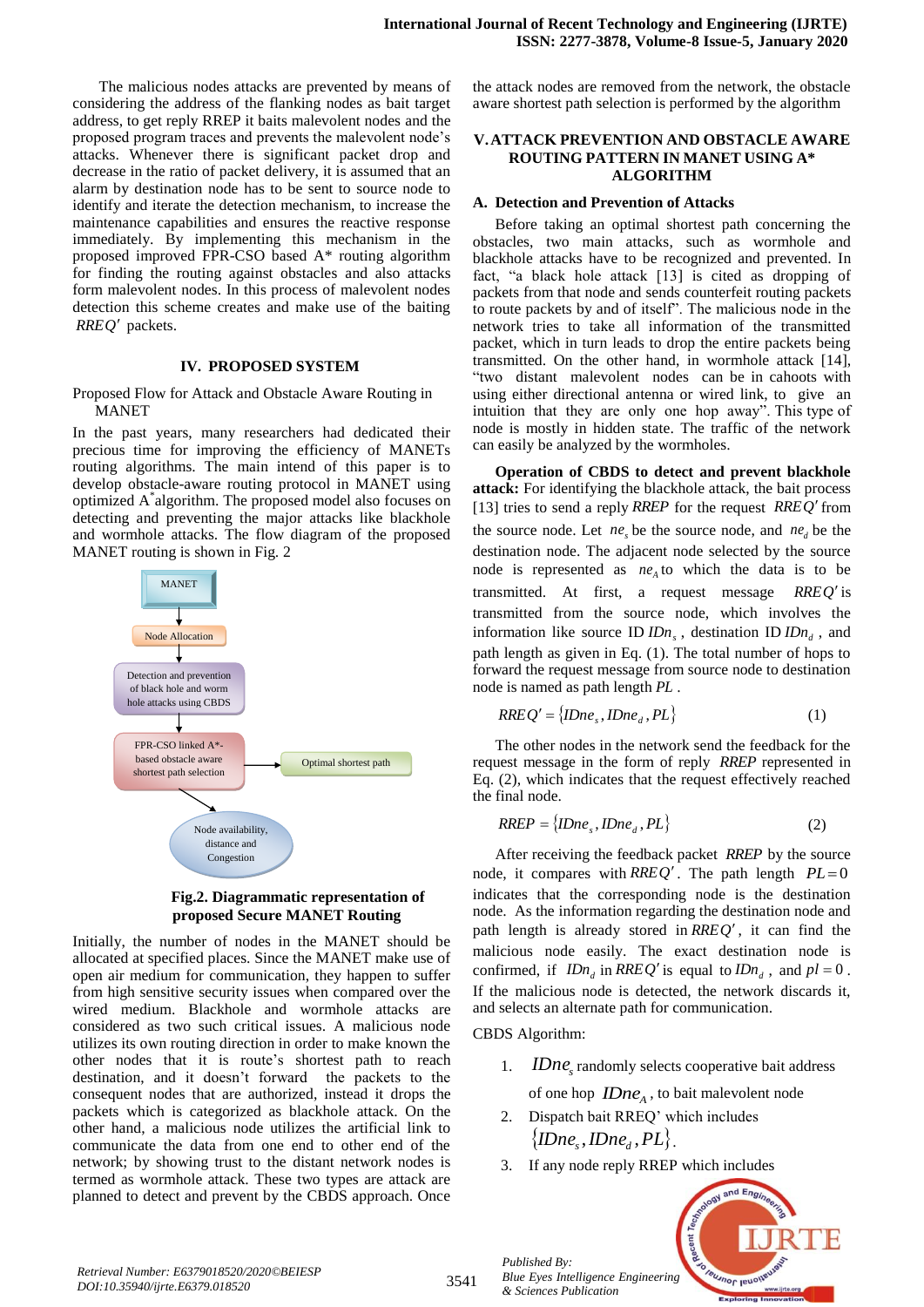# **Security Improved Chicken Swarm Optimization Based A\* Routing Algorithm on MANETs**

 $\{IDne_s, IDne_d, PL\}$  from other rout except n<sub>r</sub>

i. If  $IDn_d$  in  $RREQ'$  is equal to  $IDn_d$  in  $RREP$ and  $pl = 0$ 

No malicious nodes is detected

else

Malicious node is detected

- 4. Source node send RREQ
- 5. If respond RREP is from exact destination address

System is normal and instigate to transmit data packets

If there is threshold drop packet delivery ratio goto step 2

else

goto 7

else

goto 4

6. If exceed discovery hop limit goto 7

else goto 4

7. Stop

## **B. Performance Analysis without Attack Detection**

The performance analysis of the developed FPR-CSO – based A\* algorithm over the conventional algorithms for MANET routing is tabulated in Table II for nodes 78. From Table II, the throughput of the proposed FPR-CSO-A\* is 63.4% better than A\*, and 50.8% better than AODV. Moreover, the cost function of the developed FPR-CSO is 18.4% improved than A\*, and 78.3% improved than AODV. Moreover, when considering the number of nodes as 108, the performance of the proposed and the existing models are given in Table III, where the cost function of the suggested FPR-CSO-A\* is 65% enhanced than AODV, 15.1% enhanced than A\*, 1.1% enhanced than CSO. Therefore, the above results have shown that the proposed model is outperforming in determining the optimal shortest path. In Table IV, the performance of the suggested model is described and the nodes considered here are 128. In addition, the throughput of the improved FPR-CSO-A\* is 48.1% superior to AODV, 83.9% superior to A\*, 25.9% superior to CSO. Similarly, the total cost function of the proposed FPR-CSO is 4.8% improved than AODV, 2.4% improved than A\* and 53% improved than CSO. Table V describes the performance of the modified and the traditional algorithms when the number of nodes is considered as 158. Thus, the total cost function of the proposed FPR-CSO-A\* is 46.1% better than AODV, 7.7% better than A\*, and 4.6% better than CSO. Thus, from the above results, it has been proven that the proposed algorithm is superior to the conventional algorithms in determining the optimal shortest path.

#### **TABLE I. PERFORMANCE ANALYSIS OF PROPOSED AND CONVENTIONAL OBSTACLE-AWARE MANET ROUTING FOR 78 NODES WITHOUT ATTACK DETECTION**

| <b>Measures</b>                        | <b>AODV</b> | $A^*$        | CSO    | <b>FPR-CSO-</b><br>A* |
|----------------------------------------|-------------|--------------|--------|-----------------------|
| Path Length                            | 176.29      | 67.52        | 68.063 | 68.063                |
| <b>Congestion Cost</b>                 | 15.882      | 25.638       | 8.1075 | 8.1075                |
| Node<br>for<br>Penalty<br>Availability | 160         | <sup>0</sup> | 0      | ŋ                     |
| Delay                                  | 0.71        | 0.35         | 0.38   | 0.38                  |
| Packet Loss                            | 0.1         | 0.34         | 0.02   | 0.02                  |
| Throughput                             | 126.76      | 94.286       | 257.89 | 257.89                |
| <b>Total Cost</b>                      | 352.99      | 93.859       | 76.575 | 76.575                |

## **TABLE II. PERFORMANCE ANALYSIS OF PROPOSED AND CONVENTIONAL OBSTACLE-AWARE MANET ROUTING FOR 108 NODES WITHOUT ATTACK DETECTION**

| <b>Measures</b>                        | <b>AODV</b> | $A^*$  | CSO-   | <b>FPR-CSO-</b> |
|----------------------------------------|-------------|--------|--------|-----------------|
|                                        |             |        | $A^*$  | $A^*$           |
| Path Length                            | 194.29      | 130.03 | 145.73 | 145.25          |
| <b>Congestion Cost</b>                 | 2.1272      | 40.416 | 1.2343 | O               |
| Node<br>Penalty<br>for<br>Availability | 220         | O      | O      | O               |
| Delay                                  | 0.71        | 0.68   | 0.57   | 0.56            |
| Packet Loss                            | 0.08        | 0.69   | 0.02   | 0.03            |
| Throughput                             | 129.58      | 22.794 | 171.93 | 173.21          |
| <b>Total Cost</b>                      | 417.22      | 171.86 | 147.57 | 145.85          |

| <b>TABLE III. PERFORMANCE ANALYSIS OF PROPOSED AND</b> |
|--------------------------------------------------------|
| <b>CONVENTIONAL OBSTACLE-AWARE MANET ROUTING</b>       |
| <b>FOR 128 NODES WITHOUT ATTACK DETECTION</b>          |

| <b>Measures</b>                        | <b>AODV</b> | $A^*$  | <b>CSO</b> | <b>FPR-CSO-</b><br>A* |
|----------------------------------------|-------------|--------|------------|-----------------------|
| Path Length                            | 217.36      | 186.39 | 206.61     | 202.01                |
| <b>Congestion Cost</b>                 | 9.269       | 44.007 | 13.445     | 7.367                 |
| Node<br>for<br>Penalty<br>Availability | 220         | 0      | 0          | 0                     |
| Delay                                  | 0.71        | 0.61   | 0.63       | 0.5                   |
| Packet Loss                            | 0.07        | 0.62   | 0.03       | 0.03                  |
| Throughput                             | 130.99      | 31.148 | 153.97     | 194                   |
| <b>Total Cost</b>                      | 447.41      | 231.66 | 220.72     | 209.91                |



*Published By:*

*& Sciences Publication*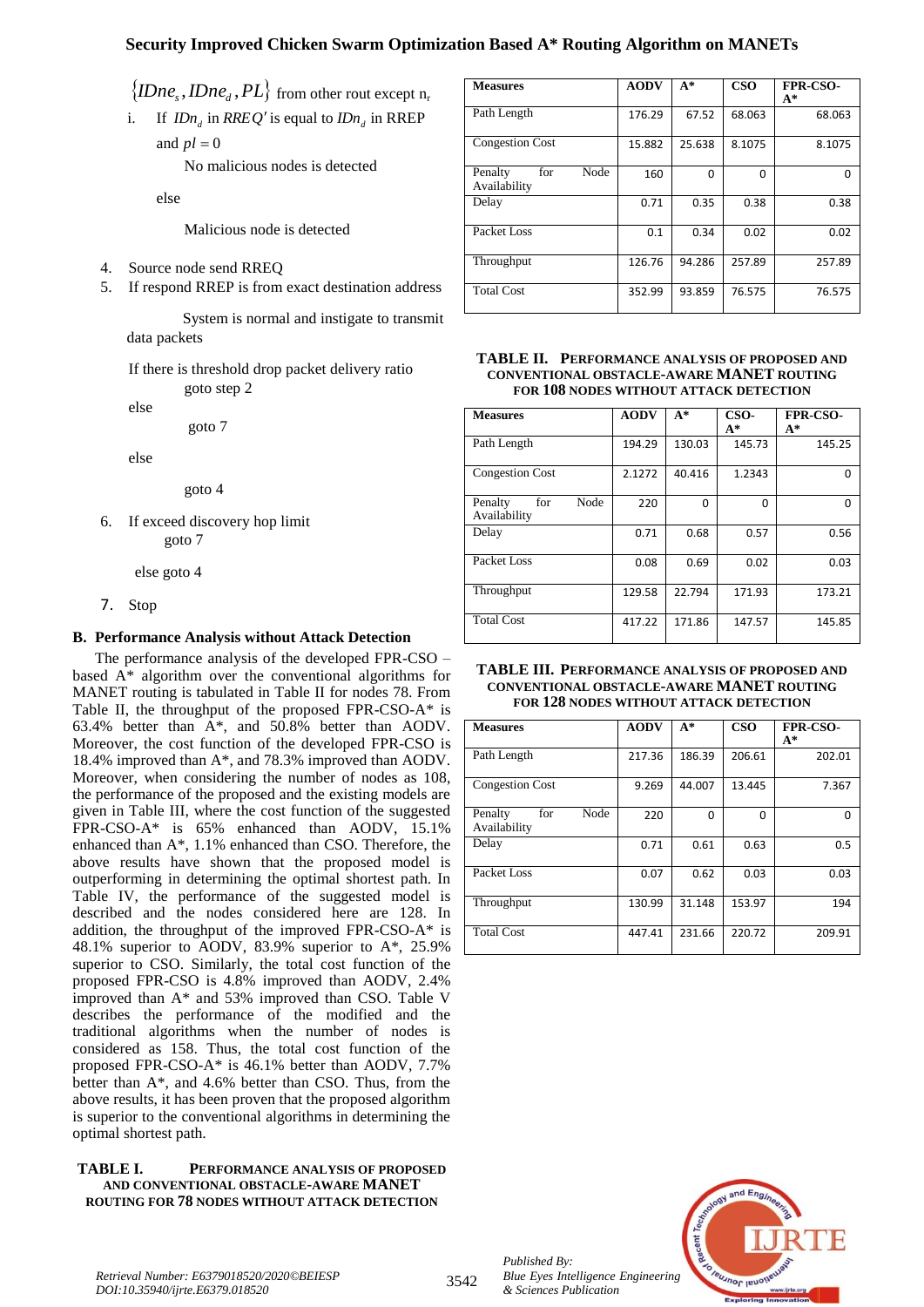#### **TABLE IV. PERFORMANCE ANALYSIS OF PROPOSED AND CONVENTIONAL OBSTACLE-AWARE MANET ROUTING FOR 158 NODES WITHOUT ATTACK DETECTION**

| <b>Measures</b>                        | <b>AODV</b> | $A^*$        | <b>CSO</b> | <b>FPR-CSO-</b><br>$A^*$ |
|----------------------------------------|-------------|--------------|------------|--------------------------|
| Path Length                            | 247.45      | 217.22       | 233.38     | 227.59                   |
| <b>Congestion Cost</b>                 | 16.943      | 37.1         | 13.642     | 7.8996                   |
| Node<br>Penalty<br>for<br>Availability | 170         | <sup>0</sup> | 0          | O                        |
| Delay                                  | 0.65        | 0.74         | 0.58       | 0.56                     |
| Packet Loss                            | 0.06        | 0.75         | 0.04       | 0.03                     |
| Throughput                             | 144.62      | 16.892       | 165.52     | 173.21                   |
| <b>Total Cost</b>                      | 435.11      | 255.87       | 247.65     | 236.09                   |



## **Fig.3. Graphs represtinting Performance analysis without attack detection**

## **C. Result Analysis with Attack Detection**

The performance analysis of the proposed and the existing models with attack detection are given in Table V, Table VI, Table VII, and Table VIII for different number of nodes, respectively. From Table V, the cost function of the developed FPR-CSO-A\* is 78.3% superior to AODV, 18.4% superior to A\*. Finally, it is shown that the proposed algorithm is well defined in determining the optimal shortest path. In Table VI, the nodes considered are 108, and the throughput of the developed FPR-CSO-A\* is 29.3%, 86.4% and 7.1% better than AODV, A\* and CSO, respectively. Therefore, it is confirmed that the suggested model is superior in finding the optimal shortest path. From Table VII, the performance analysis of the suggested and the existing algorithms are determined. Here, the number of nodes considered is 128. The cost function of the recommended FPR-CSO-A\* is 53% improved than AODV, 9.3% improved than A\* and 4.9% improved than CSO. In Table VIII, the performance of the suggested model is described, and the nodes considered here are 158. Moreover, the throughput of the modified FPR-CSO-A\* is 17.2% superior to AODV, 89.6% superior to A\* and 4.6% superior to CSO. Hence, it has been confirmed that the suggested algorithm is performing well in finding the shortest path after the attack prevention.

**TABLE V. PERFORMANCE ANALYSIS OF PROPOSED AND CONVENTIONAL OBSTACLE-AWARE MANET ROUTING FOR 78 NODES WITH ATTACK DETECTION**

| <b>Measures</b>                  | <b>AODV</b> | $A^*$  | <b>CSO</b> | FPR-     |
|----------------------------------|-------------|--------|------------|----------|
|                                  |             |        |            | $CSO-A*$ |
| Path Length                      | 176.29      | 67.52  | 68.063     | 68.063   |
| <b>Congestion Cost</b>           | 15.882      | 25.638 | 8.1075     | 8.1075   |
| Penalty for Node<br>Availability | 160         | 0      | 0          |          |
| Delay                            | 0.71        | 0.35   | 0.38       | 0.38     |
| Packet Loss                      | 0.04        | 0.34   | 0.02       | 0.02     |
| Throughput                       | 135.21      | 94.286 | 257.89     | 257.89   |
| <b>Total Cost</b>                | 352.93      | 93.859 | 76.575     | 76.575   |

| <b>TABLE VI. PERFORMANCE ANALYSIS OF PROPOSED AND</b> |
|-------------------------------------------------------|
| CONVENTIONAL OBSTACLE-AWARE MANET ROUTING             |
| FOR 108 NODES WITH ATTACK DETECTION                   |

| <b>Measures</b>                  | <b>AODV</b> | $A^*$  | <b>CSO</b>        | FPR-<br>$CSO-A*$ |
|----------------------------------|-------------|--------|-------------------|------------------|
| Path Length                      | 194.29      | 130.03 | 145.73            | 145.25           |
| <b>Congestion Cost</b>           | 2.1272      | 40.416 | 1.2343            | 0                |
| Penalty for Node<br>Availability | 220         | 0      | $\mathbf{\Omega}$ |                  |
| Delay                            | 0.71        | 0.68   | 0.57              | 0.56             |
| Packet Loss                      | 0.02        | 0.67   | 0.01              |                  |
| Throughput                       | 138.03      | 24.265 | 173.68            | 178.57           |
| <b>Total Cost</b>                | 417.15      | 171.84 | 147.56            | 145.82           |



*Published By:*

*& Sciences Publication*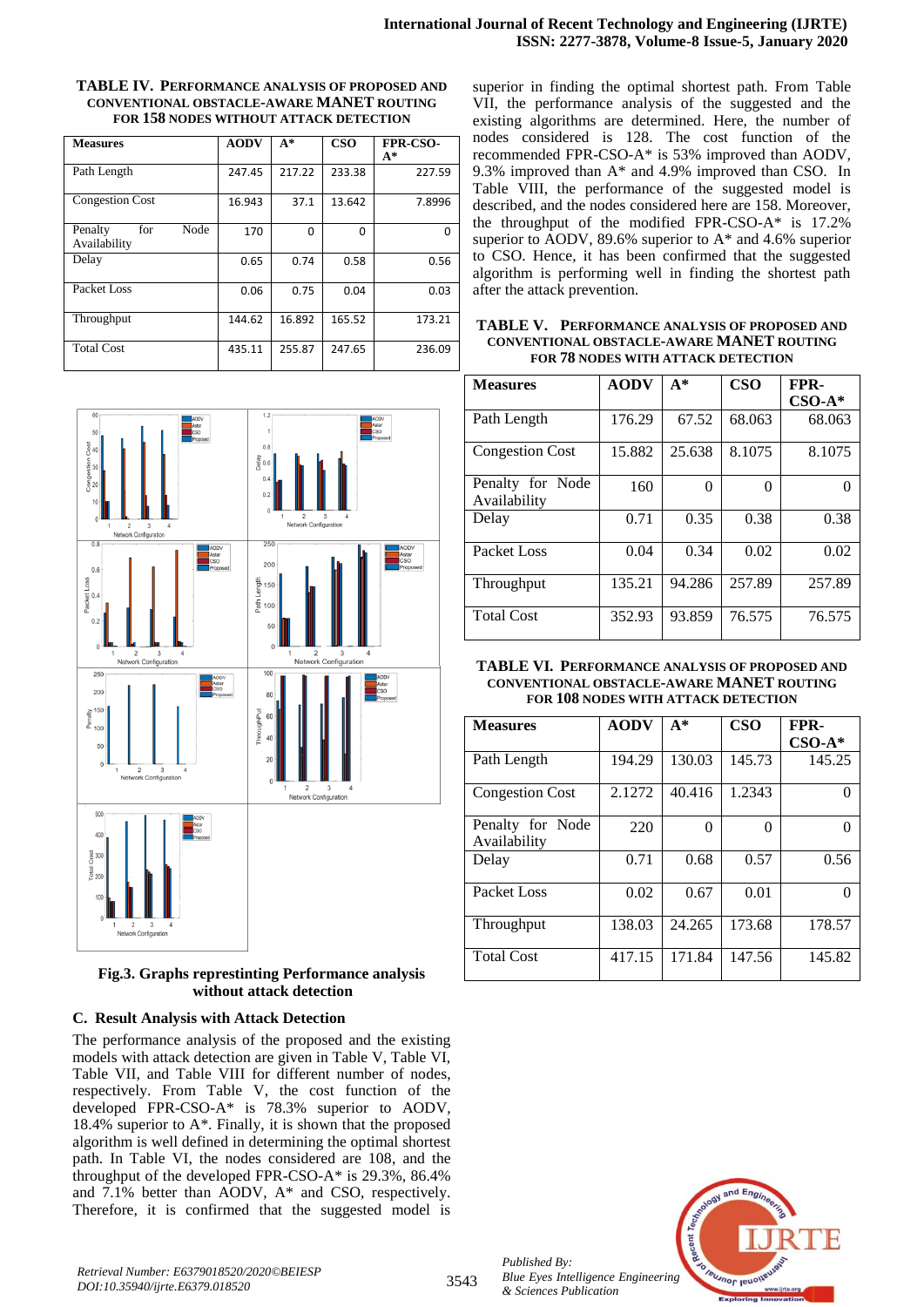| TABLE VII. | PERFORMANCE ANALYSIS OF PROPOSED            |
|------------|---------------------------------------------|
|            | AND CONVENTIONAL OBSTACLE-AWARE MANET       |
|            | ROUTING FOR 128 NODES WITH ATTACK DETECTION |

| <b>Measures</b>                  | <b>AODV</b> | $A^*$  | <b>CSO</b> | FPR-<br>$CSO-A*$ |
|----------------------------------|-------------|--------|------------|------------------|
| Path Length                      | 217.36      | 186.39 | 206.61     | 202.01           |
| <b>Congestion Cost</b>           | 9.269       | 44,007 | 13.445     | 7.367            |
| Penalty for Node<br>Availability | 220         | 0      | 0          | 0                |
| Delay                            | 0.71        | 0.61   | 0.63       | 0.5              |
| Packet Loss                      | 0.01        | 0.6    | 0.02       | 0.01             |
| Throughput                       | 139.44      | 32.787 | 155.56     | 198              |
| <b>Total Cost</b>                | 447.35      | 231.64 | 220.71     | 209.89           |

#### **TABLE VIII. PERFORMANCE ANALYSIS OF PROPOSED AND CONVENTIONAL OBSTACLE-AWARE MANET ROUTING FOR 158 NODES WITH ATTACK DETECTION**

| <b>Measures</b>                                                                                                                                                                                                                          | <b>AODV</b><br>$[34]$                                                                | $A^*$<br>$[29]$                                                                                                          | CSO-<br>$A* [26]$                                                                          | FPR-<br>CSO-<br>$A^*$                                                       |
|------------------------------------------------------------------------------------------------------------------------------------------------------------------------------------------------------------------------------------------|--------------------------------------------------------------------------------------|--------------------------------------------------------------------------------------------------------------------------|--------------------------------------------------------------------------------------------|-----------------------------------------------------------------------------|
| Path Length                                                                                                                                                                                                                              | 217.36                                                                               | 186.39                                                                                                                   | 206.61                                                                                     | 202.01                                                                      |
| <b>Congestion Cost</b>                                                                                                                                                                                                                   | 9.269                                                                                | 44.007                                                                                                                   | 13.445                                                                                     | 7.367                                                                       |
| Penalty<br>for<br>Node<br>Availability                                                                                                                                                                                                   | 220                                                                                  | $\mathbf{0}$                                                                                                             | $\mathbf{0}$                                                                               | $\overline{0}$                                                              |
| Delay                                                                                                                                                                                                                                    | 0.71                                                                                 | 0.61                                                                                                                     | 0.63                                                                                       | $\overline{0.5}$                                                            |
| Packet Loss                                                                                                                                                                                                                              | 0.02                                                                                 | 0.73                                                                                                                     | 0.02                                                                                       | 0.01                                                                        |
| Throughput                                                                                                                                                                                                                               | 150.77                                                                               | 18.243                                                                                                                   | 168.97                                                                                     | 176.79                                                                      |
| <b>Total Cost</b>                                                                                                                                                                                                                        | 435.07                                                                               | 255.85                                                                                                                   | 247.63                                                                                     | 236.07                                                                      |
| 60<br>50<br>Congestion Cost<br>22<br>29<br>29<br>10<br>$\mathbf{0}$<br>1<br>$\overline{2}$<br>3<br>$\overline{4}$<br>Network Configuration<br>0.8<br>0.6<br>Packet Loss<br>0.4<br>0.2<br>0<br>1<br>$\overline{2}$<br>3<br>$\overline{4}$ | AODV<br>Astar<br><b>CSO</b><br>Proposed<br>Delay<br>AODV<br>Astar<br>cso<br>Proposed | 1.2<br>1<br>0.8<br>0.6<br>0.4<br>0.2<br>0<br>1<br>250<br>200<br>ngth<br>Atl 150<br>Pati 100<br>50<br>$\overline{0}$<br>1 | $\overline{2}$<br>3<br>$\overline{4}$<br>Network Configuration<br>$\overline{2}$<br>3<br>4 | AODV<br>Astar<br><b>CSO</b><br>Proposed<br>AODV<br>Astar<br>CSO<br>Proposed |
| Network Configuration                                                                                                                                                                                                                    |                                                                                      |                                                                                                                          | Network Configuration                                                                      |                                                                             |



# **VI. CONCLUSION**

This paper has proposed an approach by implementing a MANET routing with the help of secured FPR-CSO based A\* algorithm. The routing issue of security from attackers in MANET was resolved using CBDS over FPR-CSO based A\* algorithm, which was utilized for determining the path and graph traversal. Moreover, the algorithm effectively finds the malicious nodes, prevents them and plotted a walk able path among several nodes on the graph; as a result it provided a shortest path without any obstacles and free of attackers. In order to enhance the A\* algorithm, the improved meta-heuristic algorithm named secured FPR-CSO was utilized. Matlab simulator is used to simulate the proposed solution and comparison is made by considering the properties like overheads and ratio of packet delivery. Finally it is observed after execution of CBD based FPR-CSO-A\* in the simulator that the proposed algorithm yields an improvement in performance level with regard to ratio of packet delivery which in turn reduces the overhead in the network due to malevolent node's attacks. From the experimental results, the total cost function of the proposed secured FPR-CSO-A\* was 4.8% improved than AODV, 2.4% improved than A\*, 53% improved than CSO. Thus, all the protocols meanwhile show different performance with improvement in proposed model.

# **REFERENCES**

- 1. Wei Quan, et al., "Content retrieval model for information-center MANETs: 2-dimensional case," 2013 IEEE Wireless Communications and Networking Conference (WCNC), Shanghai, 2013, pp. 4422-4427.
- 2. Kohei Arai, et al., "Decision Making and Emergency Communication System in Rescue Simulation for People with Disabilities", International Journal of Advanced Research in Artificial Intelligence, vol.2, no.3, March 2013.
- 3. WolfgangKiess, et al., "A survey on real-world implementations of mobile ad-hoc networks", Ad Hoc Networks, vol.5, no.3, pp.324-339, April 2007.
- 4. Jieying Zhou, et al., "Ad Hoc On-Demand Multipath Distance Vector Routing Protocol Based on Node State", Communications and Network, no.05, vol.03, pp.408- 413, January 2013.



*Published By: Blue Eyes Intelligence Engineering & Sciences Publication*